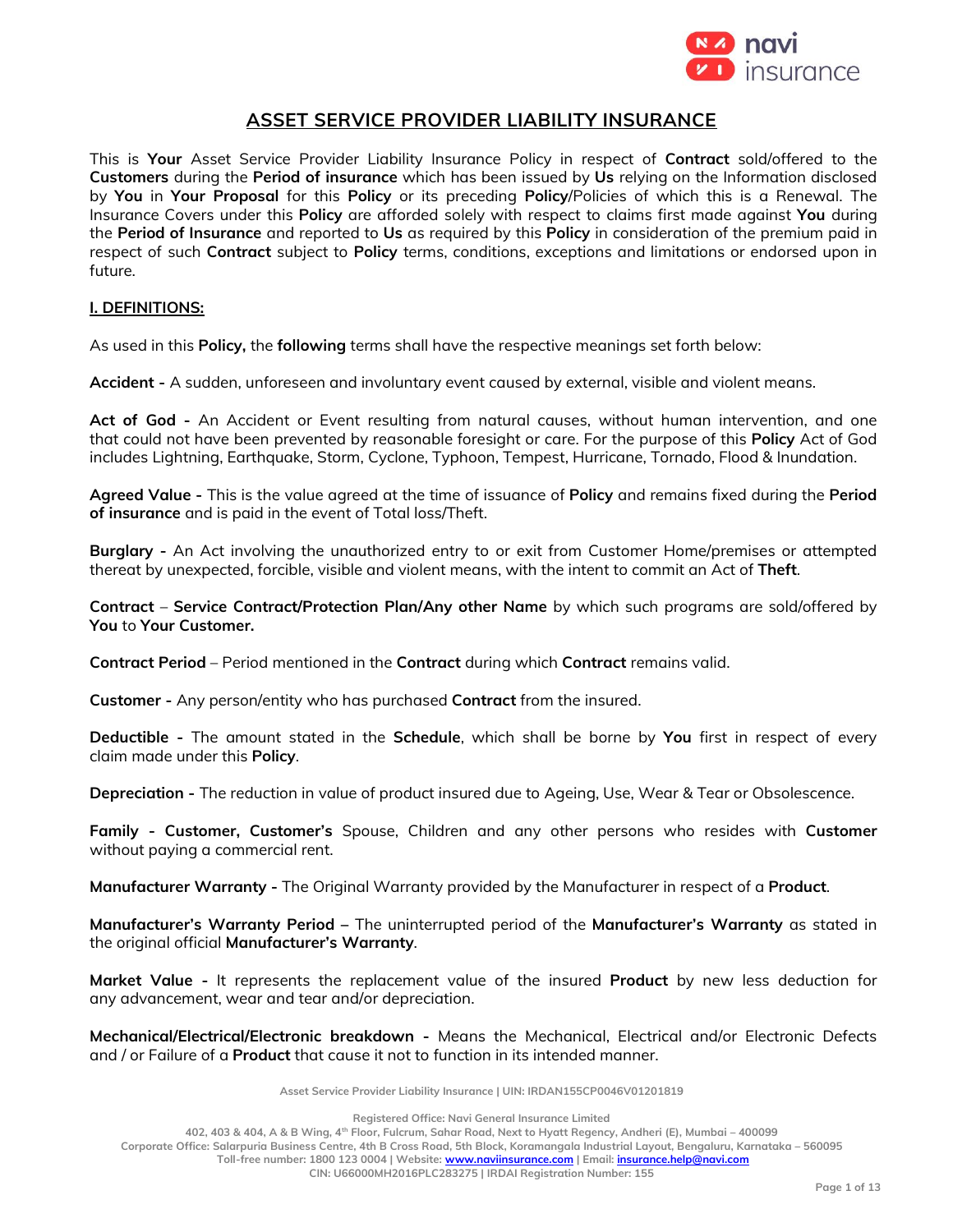

**Misplacement -** Unintentionally leaving the insured **Product** at a place whereby **Customers** have permanently lost it.

**Official Channels –** Manufacturer, Manufacturer's subsidiary company, Authorized Dealer / Distributor appointed by the Manufacturer or its subsidiary located within India and independent service providers.

**Policy** – This Asset Service Provider Liability Insurance Policy Which **You** have purchased from **Us,** to indemnify against claims made under any **Contract** sold/offered by **You** to **Customers.**

**Period of Insurance -** The period between the commencement date and the expiry date shown in the **Schedule**, both days inclusive.

**Product** – **Electrical / Electronic / Mechanical Product** which is described in the **schedule** annexed herewith.

**Proposal -** Application form in written or electronic form furnishing all material information to **Us** by **You** or any person or entity authorised by **You** for issuance of **Policy**.

**Proposer -** Entity who has applied for insurance.

**Replacement value -** It represents the cost of replacement of the insured **Product** by new.

**Schedule -** This is part of **Your Policy**. The document states the **Product** covered, the **Period of Insurance**, Coverages, specific terms and conditions and the **Sum insured**.

**Sum insured -** It is the aggregate amount of each Contract covered in the **Policy** which is our maximum liability that **We** will pay.

**Theft -** An act of directly or indirectly and illegally permanently depriving **Customer** and/or **Customer's Family** of the possession of the insured **Product** by any person by violent or forceful means or otherwise.

**We/Our/Us -** Navi General Insurance Limited.

**You/Your -** The entity named as Insured in the **Schedule**.

# **II. COVERAGES:**

**We** will pay the liability arising out of the **Contract** sold/offered to **Your** customers within the **Period of insurance** in respect of loss or damage to the covered **Product** due to the following subject to terms, conditions, exceptions and limitations of this **policy.**

# **A. Screen Damage (For Items with Digital Screen)**

**We** will pay for physical loss or damage to the screen and display of the covered **Product** resulting from an accident during the **Contract Period**.

# **B. Liquid Damage**

**We** will pay for loss or damage to the covered **Product** resulting from an accidental ingress of any type of liquid or water during the **Contract Period**.

# **C. Accidental Damage**

**Asset Service Provider Liability Insurance | UIN: IRDAN155CP0046V01201819**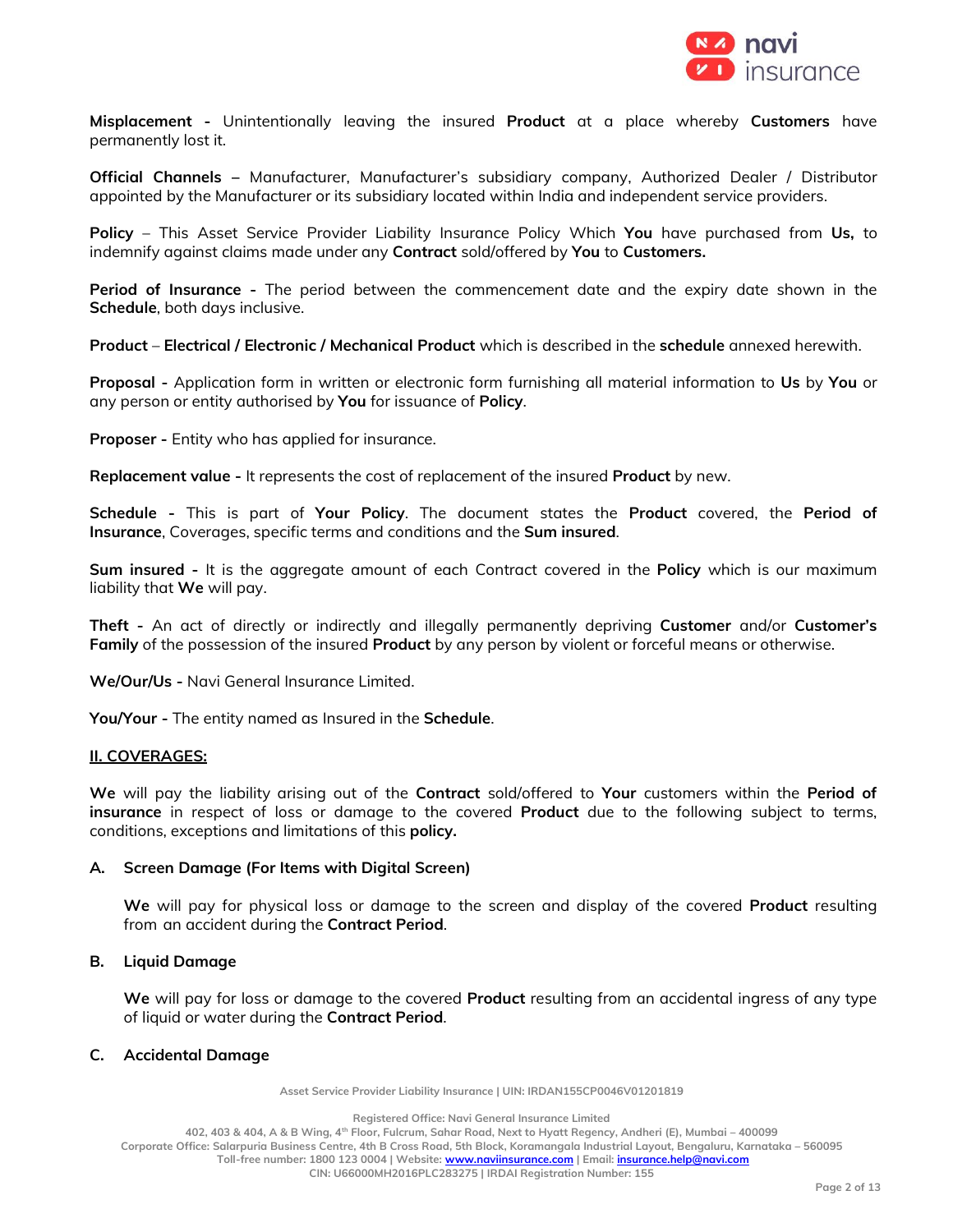

**We** will pay for physical loss or damage to the covered **Product** resulting from an accident during the **Contract Period**.

# **Specific Exclusion**:

Any loss falling under Screen damage (For Items with Digital Screen) and Liquid Damage.

# **D. Burglary or Theft**

**We** will pay for loss or damage to the covered **Product** due to an act of **Burglary** or **Theft** during **Contract Period**.

# **E. Fire & Act of God Perils**

**We** will pay for loss or damage to the covered **Product** caused by Fire and **Act of God** Perils during **Contract Period**.

# **F. Extended Warranty(After expiry of Manufacturer's warranty)**

**We** will pay for loss or damage to the covered **Product** due to mechanical, electrical and electronic breakdown arising out of Manufacturing defects or faulty workmanship to the extent provided under Manufacturer's Warranty supported by an invoice. This cover will commence on the expiry of the **Manufacturer's warranty** period and continues for the period of cover mentioned in this **Policy**.

# **III. CONTRACT**:

The **Contract** may only be purchased within a specified period of purchase of a covered **Product,** either new or refurbished**,** as mentioned in the schedule, and in case of Extended Warranty cover is valid only if:

- 1) The **Product** is manufactured in India or is legally imported in India & sold through **Official Channels** supported by an invoice & **Manufacturer's Warranty**.
- 2) The Product is purchased new and is supported by **Manufacturer's Warranty** of duration specified in the schedule.
- 3) Manufacturer's Warranty remains valid throughout its validity period.

# **IV. EXCLUSIONS:**

# **a)Exclusions specific to the policy which cannot be waived**

We shall not be liable in respect of

- 1. Loss or Damage caused by any process of cleaning, dyeing or bleaching, restoring, servicing, wear & tear, preventative maintenance, repairing or renovation or deterioration arising from moth, vermin, insects or mildew or any other gradually operating cause.
- 2. a) Loss or damage whether directly or indirectly arising from War, Warlike operations, Act of Foreign Enemy, Hostilities (whether war be declared or not), Civil war, Rebellion, Insurrection, Civil Commotion, Military or Usurped Power, Seizure, Delay, Capture, Confiscation, Arrests, Restraints and Detainment by the order of any Government authority.

**Asset Service Provider Liability Insurance | UIN: IRDAN155CP0046V01201819** b) Any loss or damage directly or indirectly arising from Nuclear Weapons/Material/Radiations.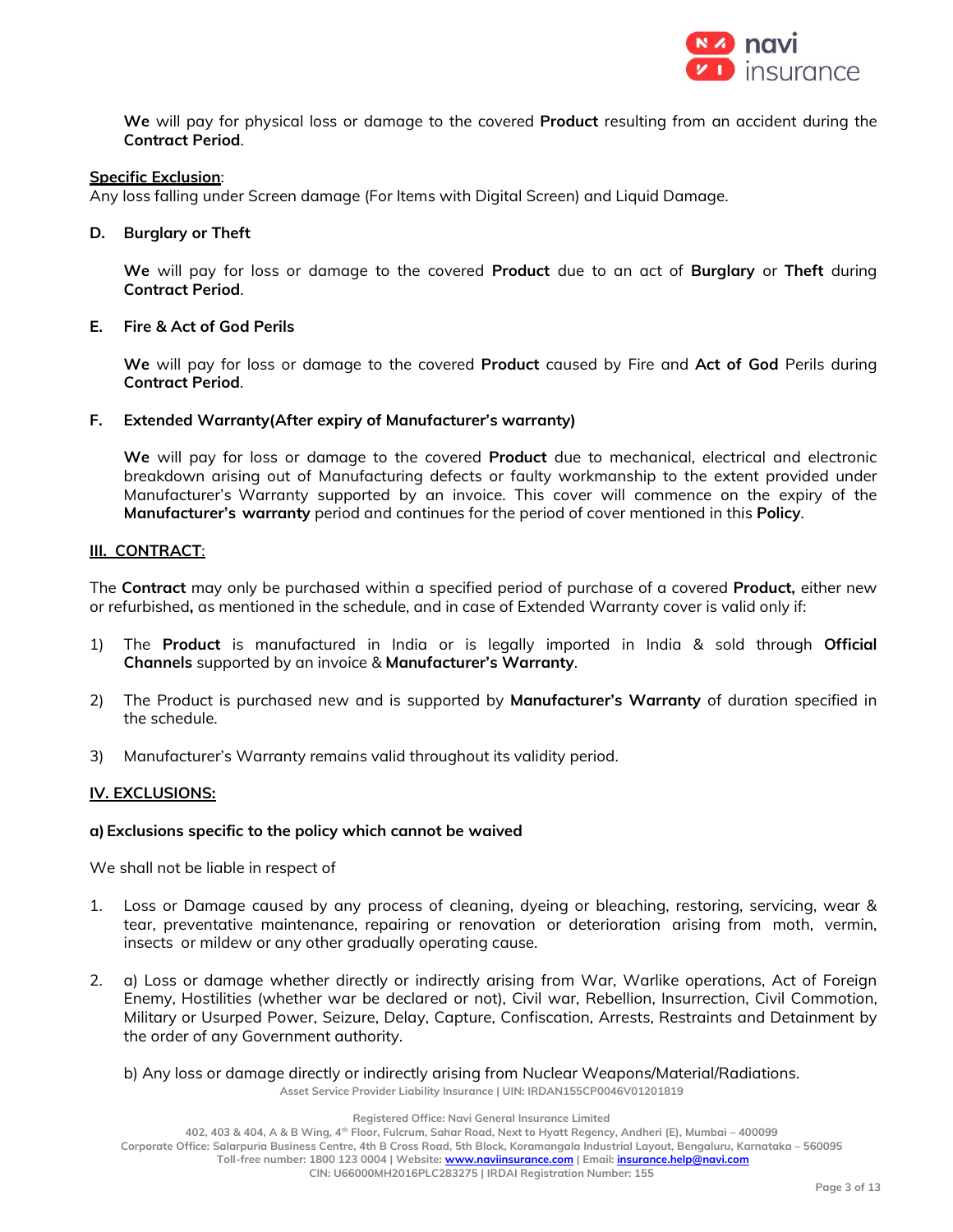

- 3. Consequential loss or legal liability of any kind.
- 4. Any Unexplained Loss/Damage/Disappearance of the covered **Product**.
- 5. Loss or damage to the covered **Product** due to unlawful act or illegal activities including criminal acts or intentional or fraudulent act by **You** or **Your** representative or **Customer** including **Family** member, domestic help or staff member of **Customer**.
- 6. Loss or damage to the covered **Product** due to misuse, reckless, abusive, willful or intentional conduct associated with handling and use of the covered **Product**.
- 7. Any latent / inherent defect or Recall Campaign in the event of mass failure of the **Products** covered or any use other than in accordance with manufacturer's recommendation or use of any accessory which has not been approved by the manufacturer with the covered **Product**.
- 8. Any Pre-existing conditions, damages or cosmetic loss or damage including but not limited to peeling of paint, improper storage, scratches and dents that do not otherwise affect the functionality of the covered item.
- 9. **Product** covered with a Unique Identification Number that has been altered, defaced or removed, or has been modified to alter its functionality or capability without the written permission of manufacturer.
- 10. Theft from any vehicle except vehicle of fully enclosed type having all the doors, windows and any other openings securely locked and properly fastened.
- 11. Loss damage directly or indirectly caused by, consisting of, or arising from: a) any functioning or malfunctioning of the internet or similar facility, or of any intranet or private network or similar facility, b) any corruption, destruction, distortion, erasure or other loss or damage to data, software, or and kind of programming or instruction set, c) loss of use or functionality whether partial or entire of data, coding, program, software, any computer or computer system or other device dependent upon any microchip or embedded logic, and any ensuing liability or failure of the Insured to conduct business d) Malfunctioning or deterioration in the performance of **Product** insured by unauthorized software/virus, software updates.
- 12. Loss or damage covered under Manufacturer warranty.
- 13. Loss or Damage to **Product** insured whilst in the custody of any person other than **Customer, Customer's Family** or employee.
- 14. Loss or damage to **Product** insured due to moisture where there is no physical ingress of water and loss or damage due to heat/smoke unless there is an actual fire.
- 15. **Terrorism Damage Exclusion Warranty**: Notwithstanding any provision to the contrary within this insurance it is agreed that this insurance excludes loss, damage cost or expense of whatsoever nature directly or indirectly caused by, resulting from or in connection with any act of terrorism regardless of any other cause or event contributing concurrently or in any other sequence to the loss.

For the purpose of this endorsement an act of terrorism means an act, including but not limited to the use of force or violence and / or the threat thereof, of any person or group(s) of persons whether acting alone or on behalf of or in connection with any organization(s) or government(s), committed for political, religious, ideological or similar purpose including the intention to influence any government and/or to put the public, or any section of the public in fear.

**Asset Service Provider Liability Insurance | UIN: IRDAN155CP0046V01201819**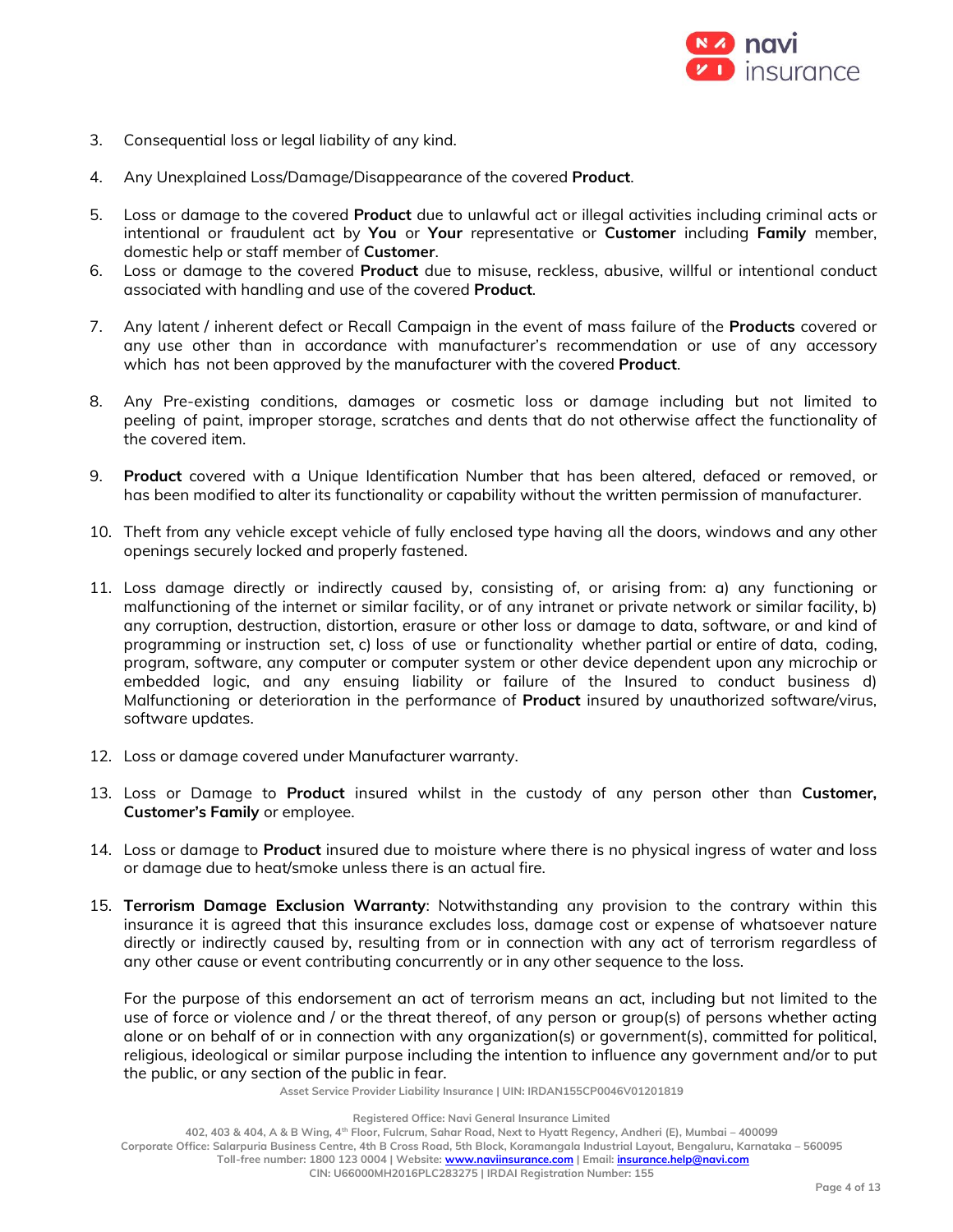

The warranty also excludes loss, damage, cost or expenses of whatsoever nature directly or indirectly caused by, resulting from or in connection with any action taken in controlling, preventing, suppressing or in any way relating to action taken in respect of any act of terrorism.

If the company alleges that by reason of this exclusion, any loss, damage, cost or expenses is not covered by this insurance the burden of proving the contrary shall be upon the insured.

In the event, any portion of this endorsement is found to be invalid or unenforceable, the remainder shall remain in full force and effect.

- 16. Costs if no fault is found in the **Product**.
- 17. Damage/failure caused before or during **Product** delivery.
- 18. Replacement of any consumable item or accessory or software. These include, but are not limited to - plugs, fuses, batteries, light bulbs, light covers, cables, filters, attachments, belts, toner, ribbons, drums, tapes and items of similar nature.
- 19. Costs arising from incorrect installation, modification or maintenance, use of batteries, charger and / or accessories not approved by the manufacturer, incorrect electrical leads or connection.

#### **b) Exclusions specific to the policy which can be waived on additional premium**

- 20. Loss or damage due to Riot, Strike or Malicious Act, to the **Product** insured.
- 21. Loss or damage to Battery internal or external to the covered **Product**.
- 22. Any loss of covered product owing to a **Theft** or **Burglary** from the insured premises if left unoccupied for more than 30 days.
- 23. Any loss or damage due to Misplacement of covered **Product**.
- 24. Loss or damage caused by Electrical, Mechanical and Electronic breakdown of covered **Product**.

#### **V. GENERAL CONDITIONS:**

#### **Conditions Precedent/During the Contract**

- **1. Reasonable Care Customer** shall take all reasonable steps to safeguard the **Product** covered against any loss or damage.
- **2. Duty of Disclosure** This **Policy** shall be void and all premium paid hereon shall be forfeited to **Us** in the event of misrepresentation, mis description or non-disclosure of any material fact.
- **3. Condition precedent** This **Policy** requires fulfilment of the terms and conditions of this **Policy** and payment of premium. This is a precondition to any liability under the **Policy**.
- **4. Cancellation We** may at any time cancel this **Policy**, by giving 15 days' notice in writing to **You** at **Your** last known address on the grounds of misrepresentation, fraud, non-disclosure of material facts or non- cooperation. **You** may also give a 15 days' notice in writing to **Us** for the cancellation of this **Policy**.
- **Asset Service Provider Liability Insurance | UIN: IRDAN155CP0046V01201819 5. Effect of Cancellation -** Upon Cancellation of this **Policy, We** shall cease to insure **You** for liability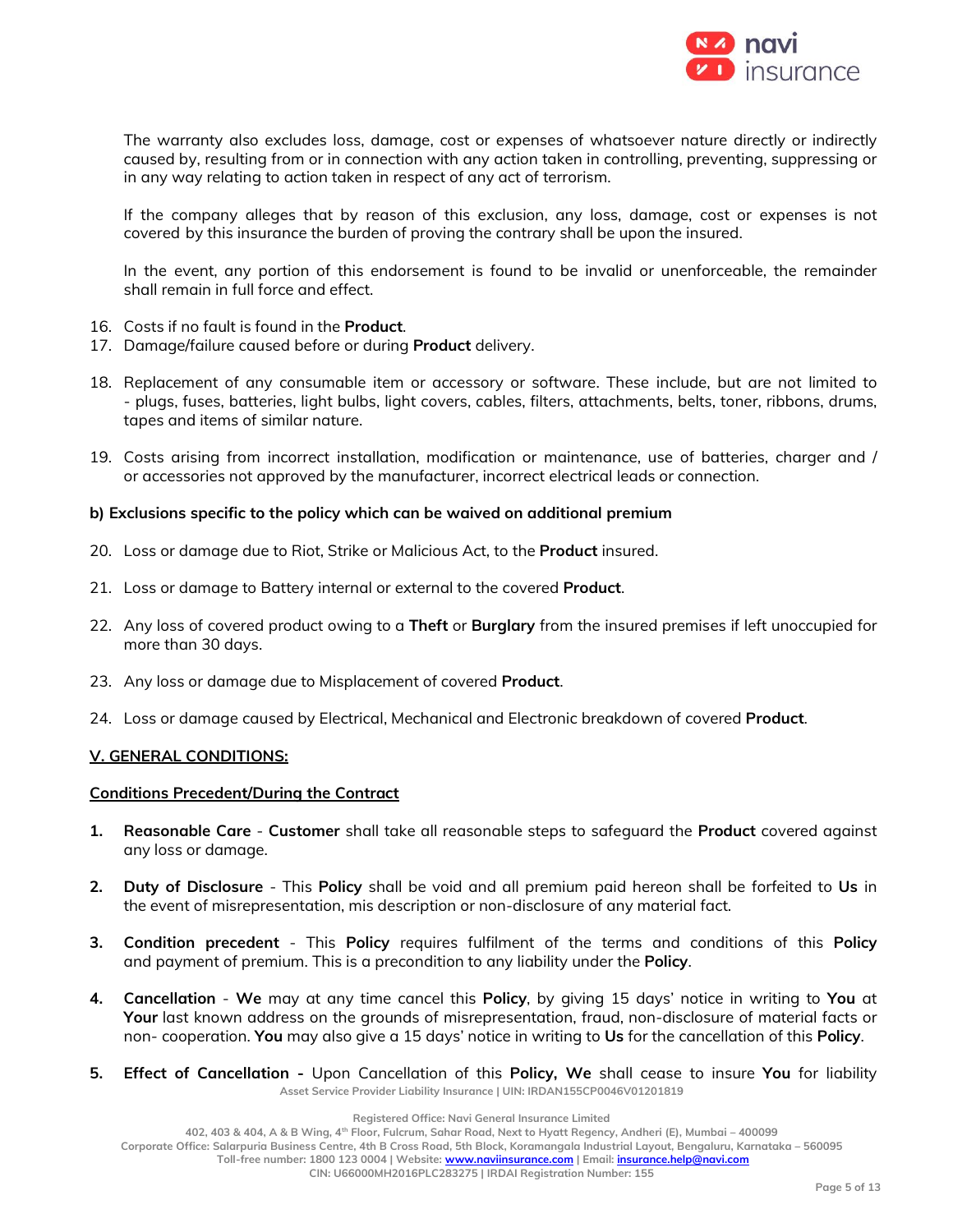

under **Contract** sold/offered by **You** after the cancellation date, but the provisions of this **Policy** shall continue to govern the respective rights and obligation of the parties hereto in relation to each outstanding **Contract** sold/offered by **You** prior to the date of cancellation until such **Contract** terminates in accordance with its terms.

- **6. Contract Cancellation – You** may cancel **Contract** with **Your Customer** at any time during the currency of the **Policy** and **You** will be eligible for pro-rata refund from the date of cancellation.
- **7. Geographical Territory** This **Policy** applies only to **Products** which are purchased and repaired within India.
- **8. Jurisdiction Clause -** It is hereby declared and agreed that in case of any claim arising in respect of the **Product** hereby insured, the same shall be settled and paid in India and further that all legal proceedings in respect of any such claim shall be instituted in a competent court in India only and claim would be paid in Indian Rupee only.
- **9. Contract Transfer Contract** is not transferable to another person/entity in case ownership in the **Product** is transferred during the **Period of insurance**.
- **10. Changes in Contract -** No changes may be made in the terms of the **Contract** during its validity period unless approved by **Us** in writing. No amendment, modification or waiver of any term or condition hereof or obligation hereunder shall be valid unless agreed by **Us.**
- **11. Notices -** All notices and other communications provided for in this **Policy** shall be in writing and shall be deemed to have been duly given if (i) delivered personally, (ii) sent by prepaid courier, with a record of receipt, or (iii) mailed by registered or certified mail, return receipt requested, in each case to the appropriate authority at the respective address. Each notice or communication shall be deemed to be effective when given, unless otherwise specified herein.

# **Conditions When a Claim Arises**

# **12. Claim Procedure**

- **A) In the event of any circumstances likely to give rise to a claim You must:**
- (i) Intimate us as soon as reasonably possible, but in any event within 7 days of the date of the incident.
- (ii) In the event of **Burglary/Theft/Misplacement**, lodge complaint with the local police immediately, if covered under the **Policy**.
- (iii) Take all reasonable steps to recover **Product** insured which has been lost and protect /safe guard damaged **Product** from further loss or damage.
- (iv) Provide all proofs, certificates, evidence, assistance or information which **We** may reasonably require.
- **B) The documents normally required to be submitted in the event of a claim are -**
	- Duly completed Claim form
	- Copy of FIR (in case of Burglary/ Theft)
	- Estimate of loss / repairs
	- Invoice/ Bills/Receipts
	- Final Report (in case of Burglary/ Theft)

**Asset Service Provider Liability Insurance | UIN: IRDAN155CP0046V01201819**

**Registered Office: Navi General Insurance Limited**

**402, 403 & 404, A & B Wing, 4th Floor, Fulcrum, Sahar Road, Next to Hyatt Regency, Andheri (E), Mumbai – 400099**

**Corporate Office: Salarpuria Business Centre, 4th B Cross Road, 5th Block, Koramangala Industrial Layout, Bengaluru, Karnataka – 560095**

**Toll-free number: 1800 123 0004 | Website: [www.naviinsurance.com](http://www.naviinsurance.com/) | Email[: insurance.help@navi.com](mailto:insurance.help@navi.com)**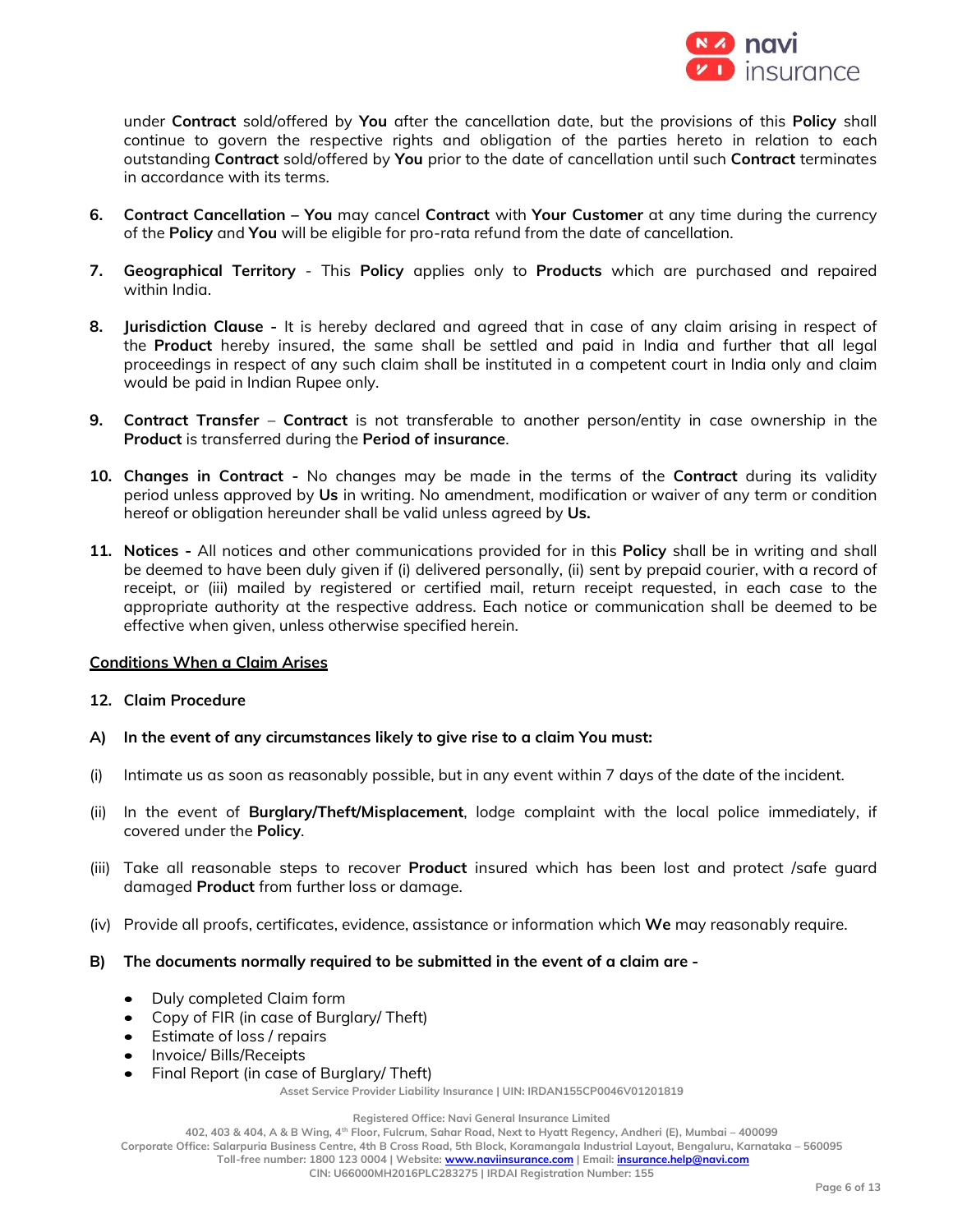

• Any other details/documents called for a specific loss

# **C) Claim Payment**

All admissible claims under this **Policy** shall be settled by **Us** within 30 working days from the date of receipt of all requisite claim/ investigation papers.

# **D) Basis of Indemnity**

# **(i) Total Loss / Constructive Total Loss**

In the event of Total loss / Constructive Total Loss, we will pay Agreed value/ Market Value/ Replacement value as the case may be as mentioned in the schedule. Appropriate depreciation/deductible/salvage value, where applicable and as mentioned in the schedule will be deducted. Charges payable to arrange for the repair technician to visit the premises where the **Product** has been installed or pick-up and drop charges will also be payable, if mentioned in the **Schedule.**

We reserve the right to replace your **Product** covered by a **Product** of same make / model / specification / age. Our maximum liability to pay will not exceed the sum insured during the **Period of insurance**.

Your **Product** Insured will be deemed a Constructive Total loss when the aggregate cost of retrieval and / or repair exceeds the sum insured less applicable depreciation, if any, as per terms and conditions of the policy.

# **(ii) Partial Loss**

In the event of partial loss of or damage to any **Product** insured, **We** will pay the cost and expense of repair to restore it to its condition immediately prior to the event that gave rise to the claim under the **Policy**. Depreciation/Deductible/Salvage value where applicable and as mentioned in the **Schedule** will be deducted. Charges payable to arrange for the repair technician to visit the premises where the **Product** has been installed or pick-up and drop charges will also be payable, if mentioned in the **Schedule**. **Our** maximum liability to pay will not exceed the **Sum insured** during the **Period of insurance**.

- **13. Condition of Average -** Unless specifically stated in the **Schedule**, If the **Sum insured** is less than the amount required to be insured as per provisions hereinabove, **we** will pay only such proportion as the **Sum insured** bears to the amount required to be insured. Every **Product** if more than one shall be subject to this condition separately.
- **14. Contribution -** If at the time of the happening of any loss or damage covered in this **Policy** there shall be subsisting any other insurance of any nature whatsoever covering the same, whether effected by **You** or not, then **We** shall not be liable to pay or contribute more than its rateable proportion of such loss or damage.
- **15. Subrogation -** Unless specifically stated otherwise in the **Schedule**, **You** will at **Our** expense do and concur in doing and permit to be done all such acts and things that may be necessary or reasonably required by **Us** for the purpose of enforcing any right and remedies or obtaining relief or indemnity from other parties to which **We** shall be or would become entitled or subrogated upon **We** paying for or making good any loss or damage under this **Policy** whether such acts and things shall be or become necessary or required before or after **Your** indemnification by **Us**.
- **16. Fraud -** If any claim under this **Policy** shall be in any respect fraudulent or if any fraudulent means or devices are used by **You, Customer** to obtain any benefit under this **Policy**, all benefits and rights under the **Policy** shall be forfeited.

**Asset Service Provider Liability Insurance | UIN: IRDAN155CP0046V01201819**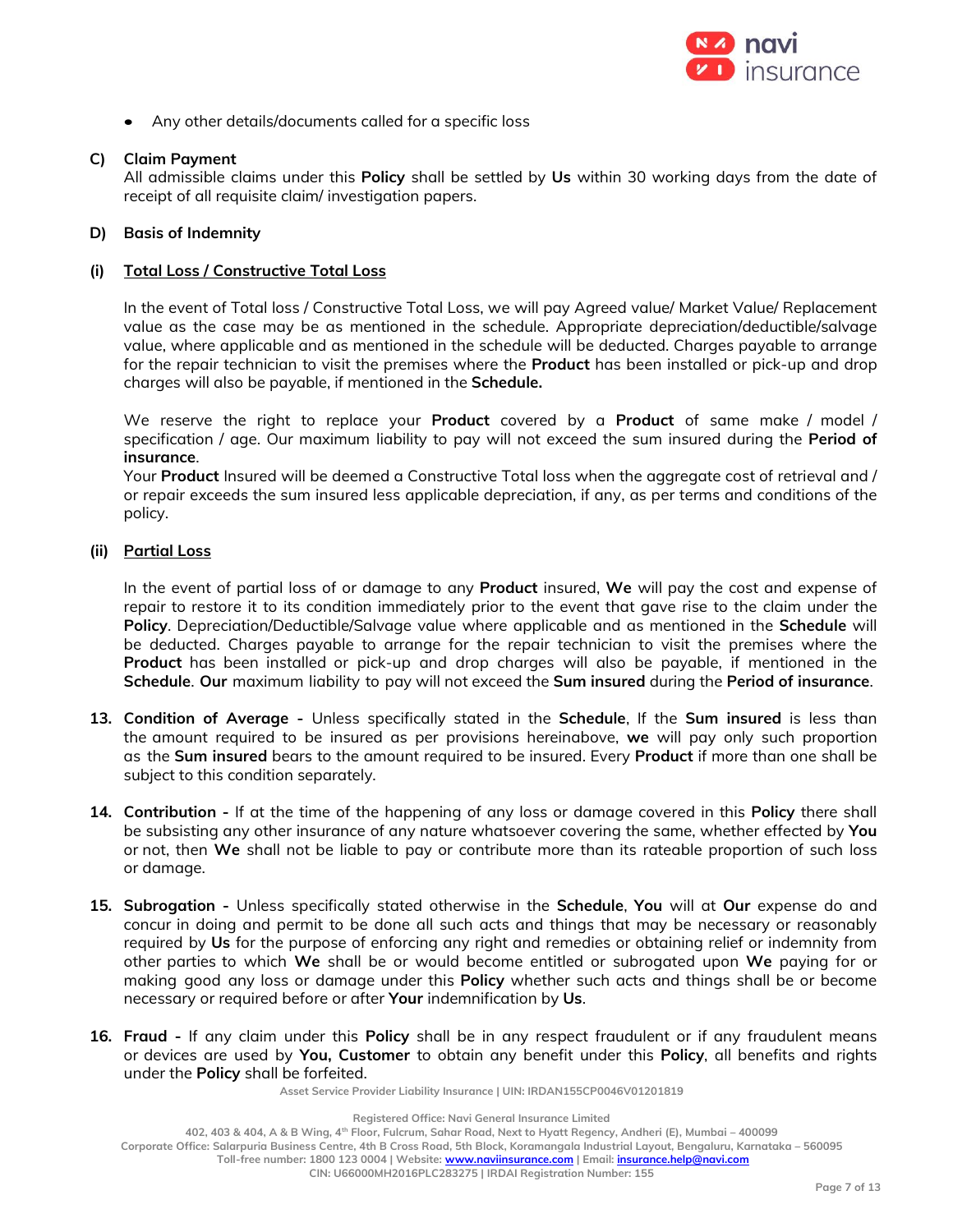

- **17. Arbitration -** Should any dispute arise between **You** and **Us** on the quantum of amount payable, liability being otherwise admitted by **Us**, such dispute will be referred to Arbitration proceedings in accordance with Arbitration and Conciliation Act of 1996 as amended from time to time. Further the making of an award by Arbitrator(s) shall be a condition precedent to any right of action or suit by **You**  against **Us**.
- **18. Disclaimer -** If **We** shall disclaim **Our** liability in any claim, and such claim shall not have been made the subject matter of a suit in a court of law within 12 months from the date of disclaimer, then the claim shall for all purposes be deemed to have been abandoned and shall not thereafter be recoverable under this **Policy**.

# **Conditions for renewal of the contract**

**19. Renewal Notice -** The Company is not bound to accept any renewal premium or give notice that renewal is due. Under normal circumstances, renewal will not be refused except on the grounds of moral hazard, misrepresentation or fraud of the Insured.

# **VI. ENDORSEMENT:**

# **1. Deletion of Coverage**

It is understood and agreed that Coverage # ……. stands deleted and hence not covered under the scope of the policy.

Subject otherwise to the terms, conditions, limitations and exceptions of the Policy.

# **2. Deletion of Exclusion**

It is understood and agreed that exclusion # ……. stands deleted and hence covered under the scope of the policy.

Subject otherwise to the terms, conditions, limitations and exceptions of the Policy.

# **3. Reinstatement of Sum Insured**

The insurance cover will be maintained to the full extent of the respective sums insured at all times during the period of insurance of this policy in consideration of which, upon the settlement of any loss under this policy, pro-rata premium at the policy rate for the unexpired period for the amount of such loss paid (not exceeding the respective sum insured) shall be payable by You to Us. The additional premium referred to above shall be deducted from the net claim amount payable under the policy. Provided that Our liability will be limited to twice the respective Sum Insured during the entire period of insurance in respect of any loss or damage.

Subject otherwise to the terms, conditions, limitations and exceptions of the Policy.

# **VII. GRIEVANCE REDRESSAL:**

At Navi General Insurance, we want your relationship with insurance to soar beyond what you've experienced yet. To understand, appreciate, and enjoy insurance—we're here for you. However, if you aren't satisfied—please feel free to connect with us on the following channels.

- **a.** Call us on our Toll Free 1800 123 0004 for any queries that you may have!
- **b.** Email your queries to [mycare@navi.com](mailto:mycare@navi.com)**.**
- **c.** For Senior Citizens, we have a special cell and our Senior Citizen Customers can email us at [seniorcare@navi.com](mailto:seniorcare@navi.com) for priority resolution.
- d. Visit our website [www.naviinsurance.com](http://www.naviinsurance.com/) to register your policy related requests.

**Asset Service Provider Liability Insurance | UIN: IRDAN155CP0046V01201819**

**Registered Office: Navi General Insurance Limited**

**402, 403 & 404, A & B Wing, 4th Floor, Fulcrum, Sahar Road, Next to Hyatt Regency, Andheri (E), Mumbai – 400099**

**Corporate Office: Salarpuria Business Centre, 4th B Cross Road, 5th Block, Koramangala Industrial Layout, Bengaluru, Karnataka – 560095**

**Toll-free number: 1800 123 0004 | Website: [www.naviinsurance.com](http://www.naviinsurance.com/) | Email[: insurance.help@navi.com](mailto:insurance.help@navi.com)**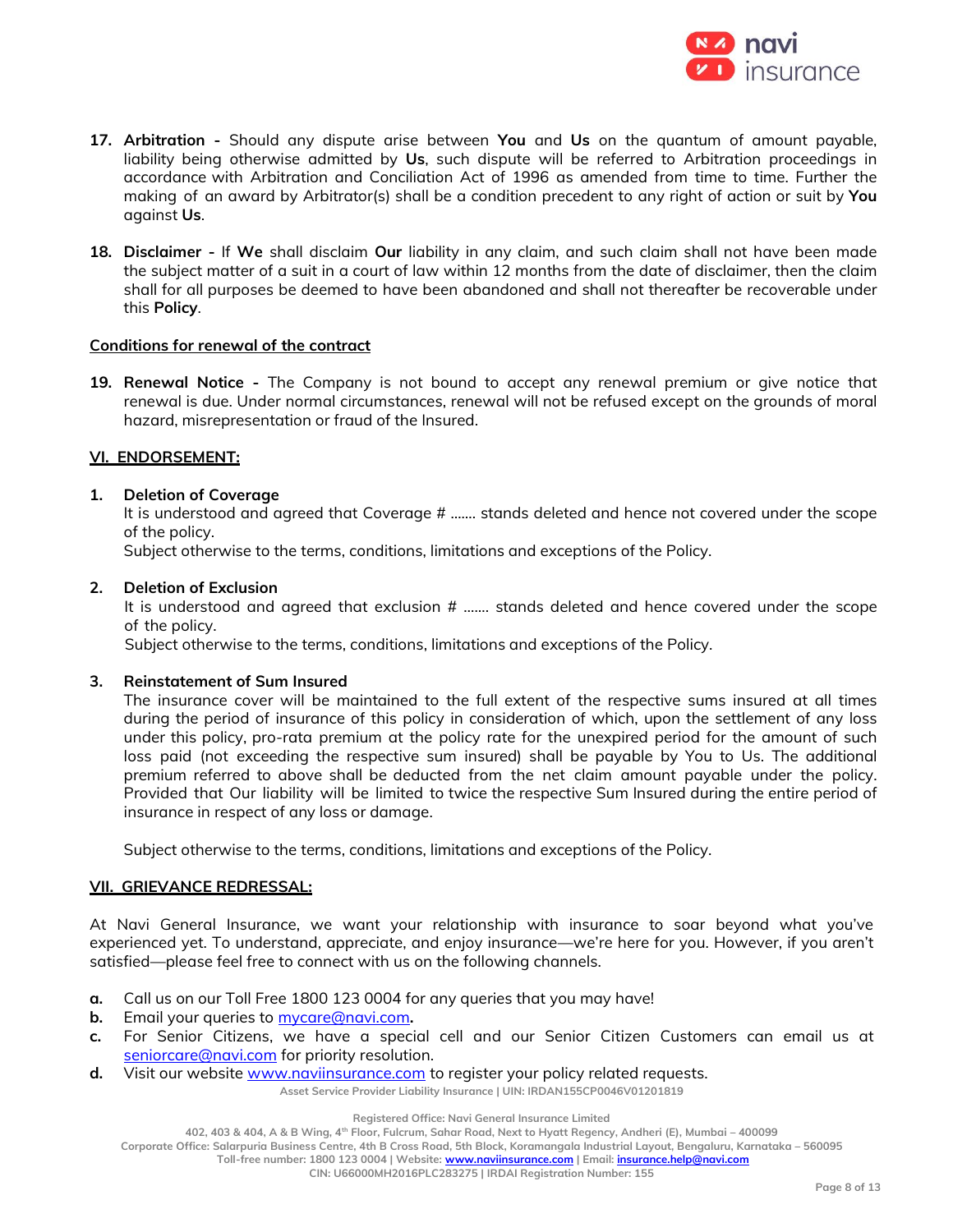

- **e.** Please walk into any of our branches or partner locations
- **f.** You can also dispatch your letters to us at:

# **Navi General Insurance Limited**

Corporate Office: Salarpuria Business Centre,

4th B Cross Road, 5th Block,

Koramangala Industrial Layout,

Bengaluru, Karnataka – 560095

We request you to please mention your complete details: Full Name, Policy Number and Contact Details in all your communications, to enable our customer experience expert to connect with you and provide you with quickest possible solution.

We'll make sure to acknowledge your service request within 3 working days—and try and resolve it to your satisfaction within 15 working days. That's a promise!

# **Escalation**

Level 1: While we attempt to give you best-in-class and prompt resolution for any concerns, sometimes it may not be perfect. If you feel that you weren't offered a perfect resolution, please feel free to share your feedback with our Manager Customer Experience team at [Manager.CustomerExperience@navi.com](mailto:Manager.CustomerExperience@navi.com)

**Level 2:** If you still are not happy about the resolution provided, then you may please write to our Head Customer Experience and Grievance Redressal Officer at [Head.CustomerExperience@navi.com](mailto:Head.CustomerExperience@navi.com) or contact GRO at 022-40018100.

**Level 3:** If you are not happy with the resolution, you may approach IRDAI by calling on the Toll-Free no. 155255 (or) 1800 4254 732. You can also register an online complaint on the website [http://igms.irda.gov.in.](http://igms.irda.gov.in/)

If your concern remains unresolved till one month from the date of registering your complaint, you may please approach the Insurance Ombudsman for redressal. To know who your Insurance Ombudsman is, simply refer to the Ombudsman list overleaf.

Contact details of Insurance Ombudsman are available at our website [www.naviinsurance.com](http://www.naviinsurance.com/)

# **OMBUDSMAN AND ADDRESSES: Refer the below link** <http://ecoi.co.in/ombudsman.html>

# **NAMES OF OMBUDSMAN AND ADDRESSES OF OMBUDSMAN CENTRES**

| S. No. | <b>Contact Details</b>                 | Jurisdiction of Office                            |
|--------|----------------------------------------|---------------------------------------------------|
|        | <b>AHMEDABAD</b>                       |                                                   |
|        | Office of the Insurance Ombudsman,     | State of Gujarat and Union Territories of Dadra & |
|        | Jeevan Prakash Building, 6th Floor,    | Nagar Haveli and Daman and Diu                    |
|        | Tilak Marg, Relief Road,               |                                                   |
|        | Ahmedabad - 380 001.                   |                                                   |
|        | Tel.: 079 - 25501201/02/05/06          |                                                   |
|        | Email: bimalokpal.ahmedabad@ecoi.co.in |                                                   |
|        |                                        |                                                   |

**Asset Service Provider Liability Insurance | UIN: IRDAN155CP0046V01201819**

**Registered Office: Navi General Insurance Limited**

**402, 403 & 404, A & B Wing, 4th Floor, Fulcrum, Sahar Road, Next to Hyatt Regency, Andheri (E), Mumbai – 400099 Corporate Office: Salarpuria Business Centre, 4th B Cross Road, 5th Block, Koramangala Industrial Layout, Bengaluru, Karnataka – 560095 Toll-free number: 1800 123 0004 | Website: [www.naviinsurance.com](http://www.naviinsurance.com/) | Email[: insurance.help@navi.com](mailto:insurance.help@navi.com) CIN: U66000MH2016PLC283275 | IRDAI Registration Number: 155**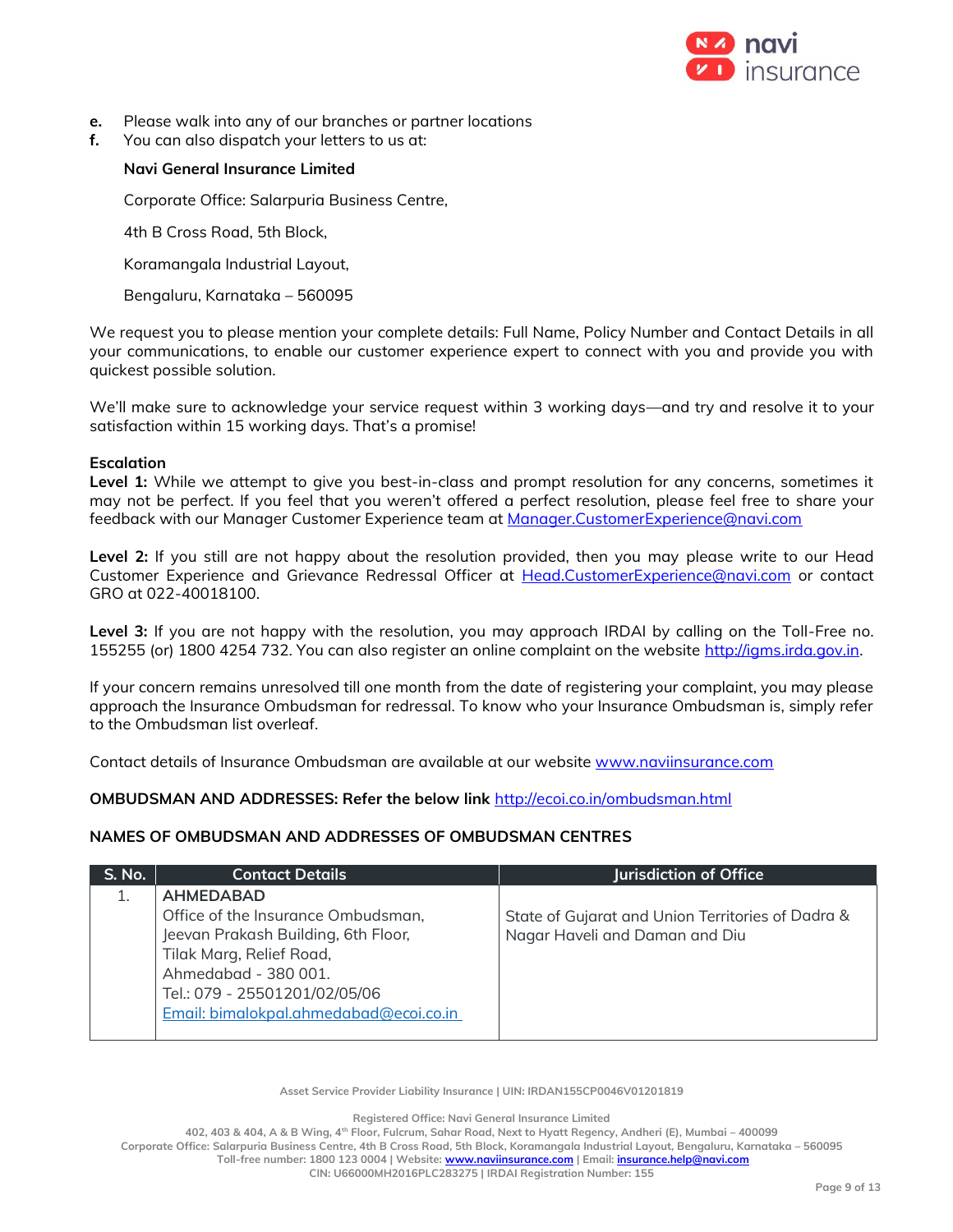

| 2. | <b>BENGALURU</b><br>Office of the Insurance Ombudsman,<br>Jeevan Soudha Building,<br>PID No. 57-27-N-19,<br>Ground Floor, 19/19, 24th Main Road,<br>JP Nagar, 1st Phase,<br>Bengaluru - 560 078.<br>Tel.: 080 - 26652048 / 26652049<br>Email: bimalokpal.bengaluru@ecoi.co.in | Karnataka                                                                                                                          |
|----|-------------------------------------------------------------------------------------------------------------------------------------------------------------------------------------------------------------------------------------------------------------------------------|------------------------------------------------------------------------------------------------------------------------------------|
| 3. | <b>BHOPAL</b><br>Office of the Insurance Ombudsman,<br>Janak Vihar Complex, 2nd Floor,<br>6, Malviya Nagar, Opp. Airtel Office,<br>Near New Market, Bhopal - 462 003.<br>Tel.: 0755 - 2769201 / 2769202<br>Fax: 0755 - 2769203<br>Email: bimalokpal.bhopal@ecoi.co.in         | States of Madhya Pradesh and Chattisgarh                                                                                           |
| 4. | <b>BHUBANESHWAR</b><br>Office of the Insurance Ombudsman.<br>62, Forest Park, Bhubneshwar - 751 009.<br>Tel.: 0674 - 2596461 / 2596455<br>Fax: 0674 - 2596429<br>Email: bimalokpal.bhubaneswar@ecoi.co.in                                                                     | State of Orissa                                                                                                                    |
| 5. | <b>CHANDIGARH</b><br>Office of the Insurance Ombudsman,<br>S.C.O. No. 101, 102 & 103, 2nd Floor,<br>Batra Building, Sector 17 - D,<br>Chandigarh - 160 017.<br>Tel.: 0172 - 2706196 / 2706468<br>Fax: 0172 - 2708274<br>Email: bimalokpal.chandigarh@ecoi.co.in               | States of Punjab, Haryana, Himachal Pradesh,<br>Jammu & Kashmir and Union territory of<br>Chandigarh                               |
| 6. | <b>CHENNAI</b><br>Office of the Insurance Ombudsman,<br>Fatima Akhtar Court, 4th Floor, 453,<br>Anna Salai, Teynampet,<br>Chennai - 600 018.<br>Tel.: 044 - 24333668 / 24335284<br>Fax: 044 - 24333664<br>Email: bimalokpal.chennai@ecoi.co.in                                | State of Tamil Nadu and Union Territories -<br>Pondicherry Town and Karaikal (which are part of<br>Union Territory of Pondicherry) |

**Asset Service Provider Liability Insurance | UIN: IRDAN155CP0046V01201819**

**Registered Office: Navi General Insurance Limited**

**402, 403 & 404, A & B Wing, 4th Floor, Fulcrum, Sahar Road, Next to Hyatt Regency, Andheri (E), Mumbai – 400099 Corporate Office: Salarpuria Business Centre, 4th B Cross Road, 5th Block, Koramangala Industrial Layout, Bengaluru, Karnataka – 560095 Toll-free number: 1800 123 0004 | Website: [www.naviinsurance.com](http://www.naviinsurance.com/) | Email[: insurance.help@navi.com](mailto:insurance.help@navi.com)**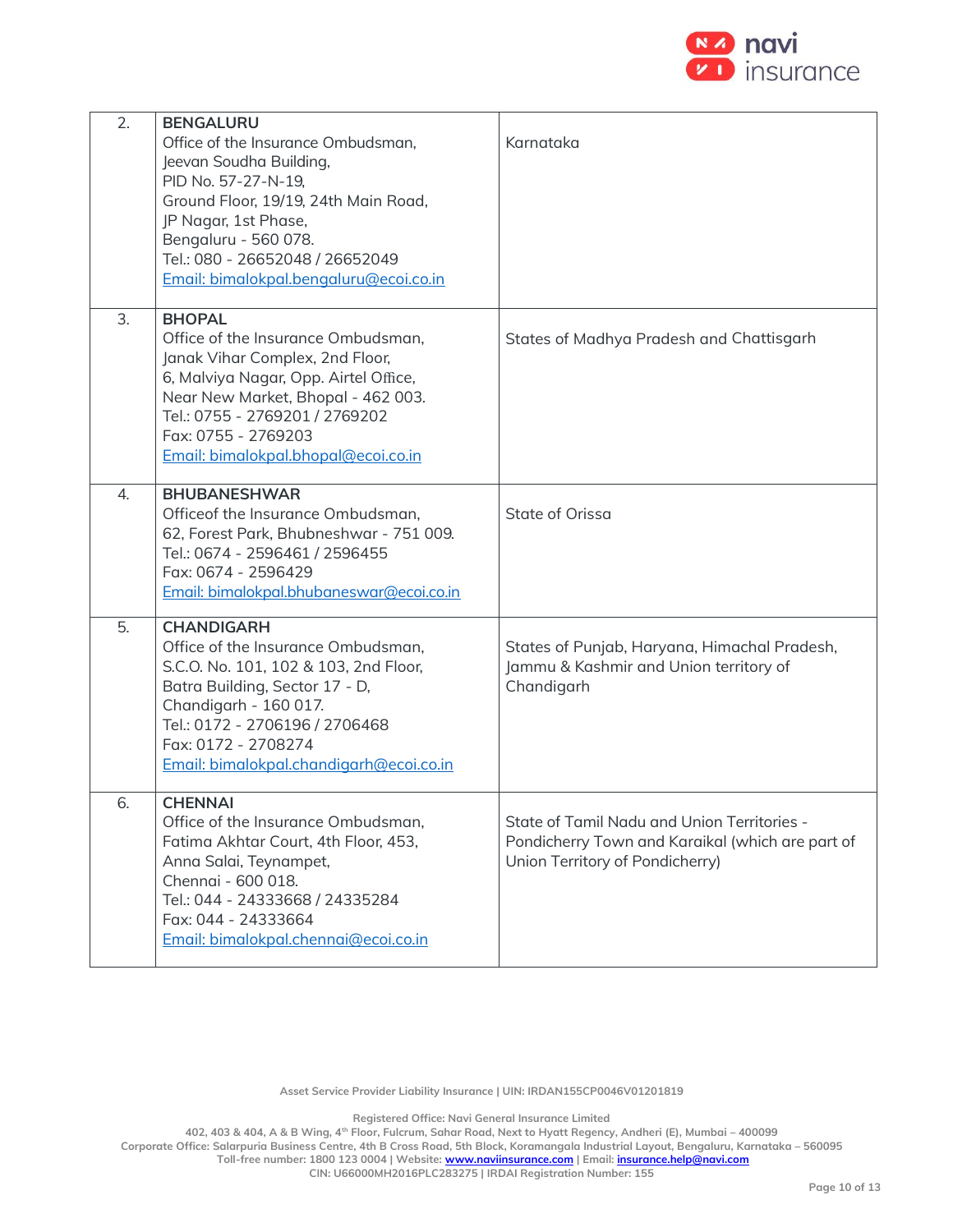

| 7.  | <b>DELHI</b><br>Office of the Insurance Ombudsman,<br>2/2 A, Universal Insurance Building,<br>Asaf Ali Road, New Delhi - 110 002.<br>Tel.: 011 - 23232481 / 23213504<br>Fax: 011 - 23230858<br>Email: bimalokpal.delhi@ecoi.co.in                                                           | State of Delhi                                                                                                        |
|-----|---------------------------------------------------------------------------------------------------------------------------------------------------------------------------------------------------------------------------------------------------------------------------------------------|-----------------------------------------------------------------------------------------------------------------------|
| 8.  | <b>GUWAHATI</b><br>Office of the Insurance Ombudsman,<br>Jeevan Nivesh, 5th Floor,<br>Nr. Panbazar Over Bridge, S.S. Road,<br>Guwahati - 781001 (ASSAM).<br>Tel.: 0361 - 2132204 / 2132205<br>Fax: 0361 - 2732937<br>Email: bimalokpal.quwahati@ecoi.co.in                                  | States of Assam, Meghalaya, Manipur, Mizoram,<br>Arunachal Pradesh, Nagaland and Tripura                              |
| 9.  | <b>HYDERABAD</b><br>Office of the Insurance Ombudsman,<br>6-2-46, 1st floor, "Moin Court",<br>Lane Opp. Saleem Function Palace,<br>A. C. Guards, Lakdi-Ka-Pool,<br>Hyderabad - 500 004.<br>Tel.: 040 - 65504123 / 23312122<br>Fax: 040 - 23376599<br>Email: bimalokpal.hyderabad@ecoi.co.in | States of Andhra Pradesh, Telangana and Union<br>Territory of Yanam - a part of the Union Territory of<br>Pondicherry |
| 10. | <b>JAIPUR</b><br>Office of the Insurance Ombudsman,<br>Jeevan Nidhi - Il Bldg., Gr. Floor,<br>Bhawani Singh Marg, Jaipur - 302 005.<br>Tel.: 0141 - 2740363<br>Email: bimalokpal.jaipur@ecoi.co.in                                                                                          | State of Rajasthan                                                                                                    |
| 11. | <b>ERNAKULAM</b><br>Office of the Insurance Ombudsman,<br>2nd Floor, Pulinat Bldg.,<br>Opp. Cochin Shipyard, M. G. Road,<br>Ernakulam - 682 015.<br>Tel.: 0484 - 2358759 / 2359338<br>Fax: 0484 - 2359336<br>Email: bimalokpal.ernakulam@ecoi.co.in                                         | Kerala, Lakshadweep, Mahe-a part of Pondicherry                                                                       |

**Asset Service Provider Liability Insurance | UIN: IRDAN155CP0046V01201819**

**Registered Office: Navi General Insurance Limited**

**402, 403 & 404, A & B Wing, 4th Floor, Fulcrum, Sahar Road, Next to Hyatt Regency, Andheri (E), Mumbai – 400099 Corporate Office: Salarpuria Business Centre, 4th B Cross Road, 5th Block, Koramangala Industrial Layout, Bengaluru, Karnataka – 560095 Toll-free number: 1800 123 0004 | Website: [www.naviinsurance.com](http://www.naviinsurance.com/) | Email[: insurance.help@navi.com](mailto:insurance.help@navi.com)**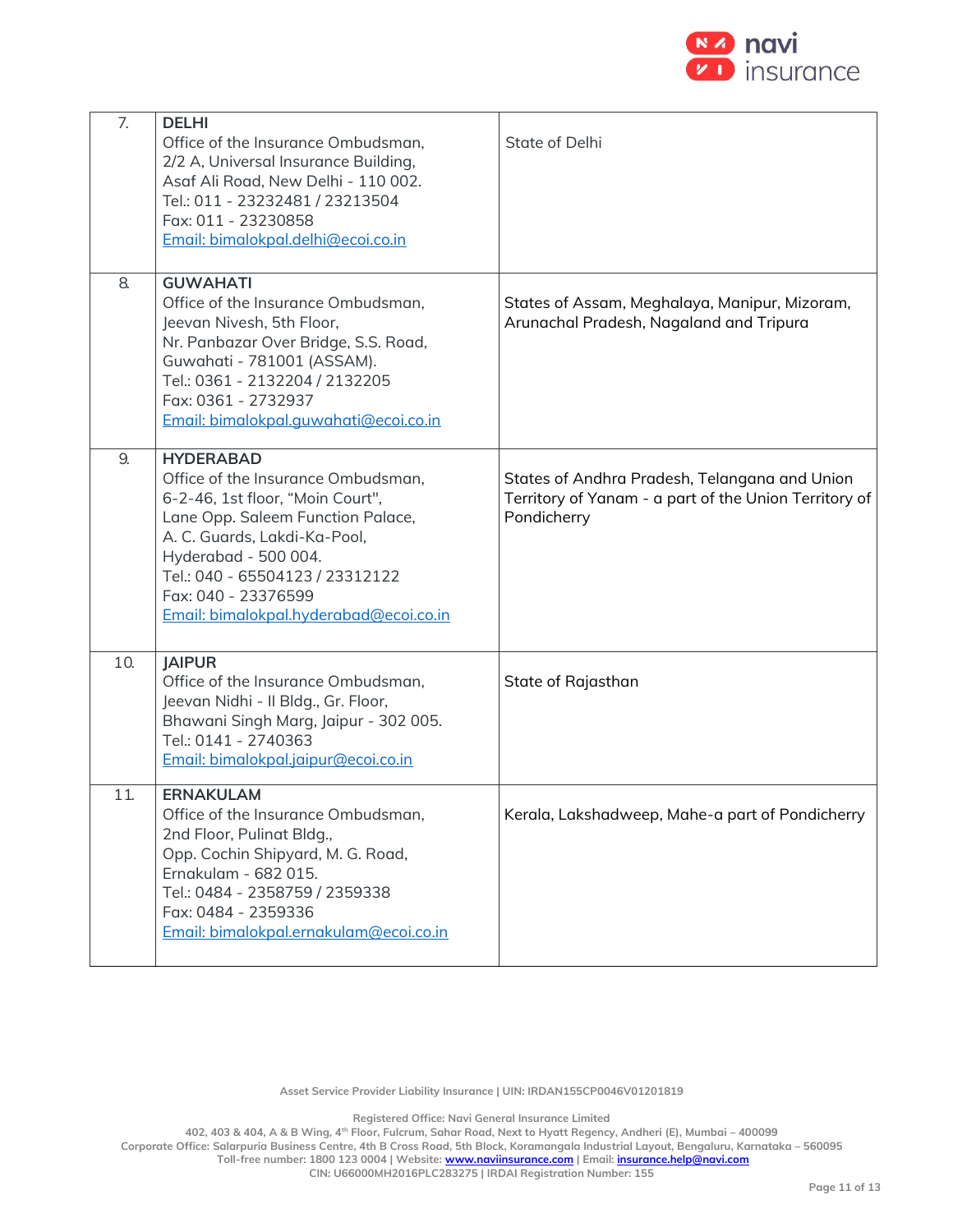

| 12  | <b>KOLKATA</b><br>Office of the Insurance Ombudsman,<br>Hindustan Bldg. Annexe, 4th Floor,<br>4, C.R. Avenue, Kolkata - 700 072.<br>Tel.: 033 - 22124339 / 22124340<br>Fax: 033 - 22124341<br>Email: bimalokpal.kolkata@ecoi.co.in                            | States of West Bengal, Sikkim and Union Territories<br>of Andaman and Nicobar Islands                                                                                                                                                                                                                                                                                                                                                                                                    |
|-----|---------------------------------------------------------------------------------------------------------------------------------------------------------------------------------------------------------------------------------------------------------------|------------------------------------------------------------------------------------------------------------------------------------------------------------------------------------------------------------------------------------------------------------------------------------------------------------------------------------------------------------------------------------------------------------------------------------------------------------------------------------------|
| 13. | <b>LUCKNOW</b><br>Office of the Insurance Ombudsman,<br>6th Floor, Jeevan Bhawan,<br>Phase-II, Nawal Kishore Road,<br>Hazratganj, Lucknow - 226 001.<br>Tel.: 0522 - 2231330 / 2231331<br>Fax: 0522 - 2231310<br>Email: bimalokpal.lucknow@ecoi.co.in         | District of Uttar Pradesh: Lalitpur, Jhansi, Mahoba,<br>Hamirpur, Banda, Chitrakoot, Allahabad, Mirzapur,<br>Sonbhabdra, Fatehpur, Pratapgarh, Jaunpur,<br>Varansi, Gazipur, Jalaun, Kanpur, Lucknow, Unnao,<br>Sitapur, Lakhimpur, Bahraich, Barabanki, Raebareli,<br>Sravasti, Gonda, Faizabad, Amethi, Kaushambi,<br>Balrampur, Basti, Ambedkarnagar, Sulanpur,<br>Maharajganj, Santkabirnagar, Azamgarh,<br>Kaushinagar, Gorkhpur, Deoria, Mau, Chandauli,<br>Ballia, Sidharathnagar |
| 14. | <b>MUMBAI</b><br>Office of the Insurance Ombudsman,<br>3rd Floor, Jeevan Seva Annexe, S. V. Road,<br>Santacruz (W), Mumbai - 400 054.<br>Tel.: 022 - 26106552 / 26106960<br>Fax: 022 - 26106052<br>Email: bimalokpal.mumbai@ecoi.co.in                        | States of Goa, Mumbai Metropolitan<br>Region excluding Navi Mumbai & Thane                                                                                                                                                                                                                                                                                                                                                                                                               |
| 15. | <b>NOIDA</b><br>Office of the Insurance Ombudsman,<br>Bhagwan Sahai Palace, 4th Floor,<br>Main Road, Naya Bans, Sector 15,<br>Distt: Gautam Buddh Nagar,<br>U. P. - 201301.<br>Tel.: 0120 - 2514250 / 2514252 / 2514253<br>Email: bimalokpal.noida@ecoi.co.in | States of Uttaranchal and the following Districts of<br>Uttar Pradesh: Agra, Aligarh, Bagpat, Bareilly,<br>Bijnor, Budaun, Bulandshehar, Etah, Kanooj,<br>Mainpuri, Mathura, Meerut, Moradabad,<br>Muzaffarnagar, Oraiyya, Pilibhit, Etawah,<br>Farrukhabad, Firozabad, Gautam Budh Nagar,<br>Ghaziabad, Hardoi, Shahjahanpur, Hapur, Shamli,<br>Rampur, Kashganj, Sambhal, Amroha, Hathras,<br>Kanshiramnagar, Saharanpur                                                               |
| 16. | <b>PATNA</b><br>Office of the Insurance Ombudsman,<br>1st Floor, Kalpana Arcade Building,<br>Bazar Samiti Road, Bahadurpur,<br>Patna - 800 006.<br>Tel.: 0612-2680952<br>Email: bimalokpal.patna@ecoi.co.in                                                   | States of Bihar and Jharkhand                                                                                                                                                                                                                                                                                                                                                                                                                                                            |

**Asset Service Provider Liability Insurance | UIN: IRDAN155CP0046V01201819**

**<sup>402, 403 &</sup>amp; 404, A & B Wing, 4th Floor, Fulcrum, Sahar Road, Next to Hyatt Regency, Andheri (E), Mumbai – 400099 Corporate Office: Salarpuria Business Centre, 4th B Cross Road, 5th Block, Koramangala Industrial Layout, Bengaluru, Karnataka – 560095 Toll-free number: 1800 123 0004 | Website: [www.naviinsurance.com](http://www.naviinsurance.com/) | Email[: insurance.help@navi.com](mailto:insurance.help@navi.com)**